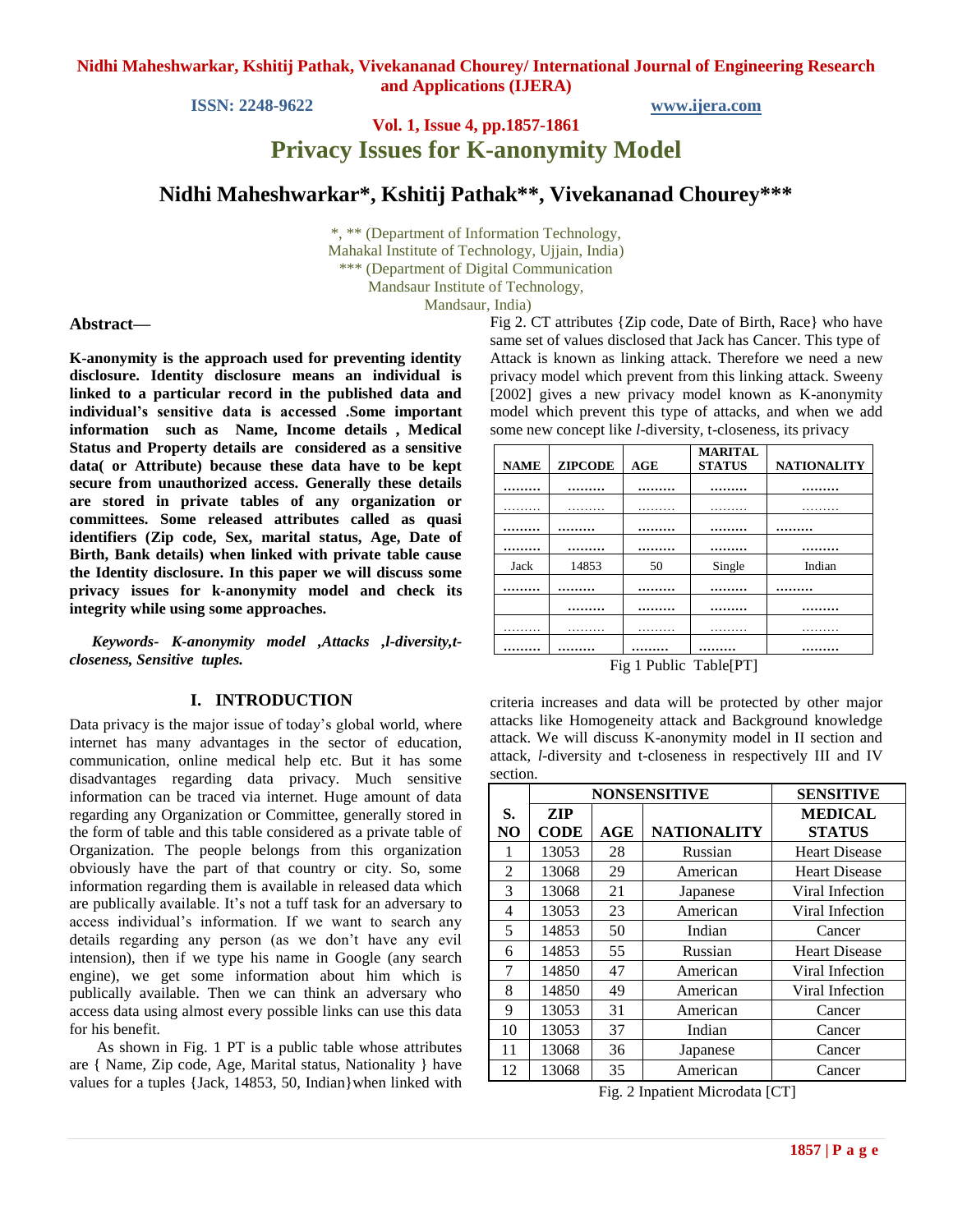## **ISSN: 2248-9622 www.ijera.com**

## **Vol. 1, Issue 4, pp.1857-1861**

#### **II. K-ANONYMITY MODEL**

Anonymity refers to a nameless state, a state where a data doesn't show its identity's. K-anonymity emphasizes that each released record has at least (K-1) other records in the release whose values are indistinct over those fields that appear in external data. A table satisfies k-anonymity if every record in the table is Indistinguishable from at least k-1 other records with respect to every set of quasi-identifier attributes. Such a table is called a k-anonymous table. Hence, for every combin- -ation of values of the quasi-identifiers in the k-anonymous table, there are at least k records that share those values. This ensures that individuals cannot be uniquely identified by the Linking attacks [5].

 For example if an adversary David knows {Zip code, Age, Nationality  $= \{13053, 28,$  Russian of Tom. When he links these details with private table as shown in Fig 3 he found that there are 4 people present who show these details so he was fail to detect tom Medical status. So, K-anonymity diverts the concentration of adversaries and prevents identity disclosure. To make a k-anonymous table one assumption is needed, the data holder knows which attributes may appear in the external information and possibly is available to the data recipients and, therefore, which sets of attributes are quasi-identifiers.

 To achieve K-anonymity two popular approaches used named as Generalization and Suppression .In generalization we replace a value with "\*" or any less specific and more general value. For example Zip code 10353 will replace with 1035\* so it will show any value from 10350 to 10359 if we replace second last digit with  $*$  then we get  $103**$  so it will work for 10300 to 10399 and an adversary will be confused and cant infer actual data. In the case of age we can replace it with  $*$  and also show using range or other forms. For example 28 can be replaced by 2\* or <30, [20-29].

 Next approach is Suppression The intuition behind the introduction of suppression is that this additional method can reduce the amount of generalization necessary to satisfy the kanonymity constraint. Suppression is therefore used to "moderate" the generalization process when a limited number of outliers (i.e., tuples with less than k occurrences) would force a great amount of generalization [1]. In fig  $3 * in$ Nationality shows tuples suppression. Others Technique used to achieve anonymity sampling, swapping values, randomization, and adding noise to data.

### **III ATTACKS AND PREVENTION**

In this section we present two major attacks, the homogeneity attack and background knowledge attack, along with unsorted matching attack, complementary release attack and temporal attack, and we show that how they can be used to compromise a k-anonymous dataset. So here new definition arise *l*-diversity. ℓ-Diversity provides privacy even when the data publisher does not know what kind of knowledge is possessed by the adversary. The main idea behind ℓ-diversity is the requirement that the values of the sensitive attributes are well-represented in each group.

|                | <b>NONSENSITIVE</b> |           |                    | <b>SENSITIVE</b>      |
|----------------|---------------------|-----------|--------------------|-----------------------|
| S.             | <b>ZIP</b>          |           |                    |                       |
| N <sub>O</sub> | <b>CODE</b>         | AGE       | <b>NATIONALITY</b> | <b>MEDICAL STATUS</b> |
|                | $130**$             | $<$ 30    | *                  | <b>Heart Disease</b>  |
| $\overline{c}$ | $130**$             | $<$ 30    | *                  | <b>Heart Disease</b>  |
| 3              | $130**$             | $<$ 30    | *                  | Viral Infection       |
| 4              | $130**$             | $<$ 30    | *                  | Viral Infection       |
| 5              | $1485*$             | >40       | *                  | Cancer                |
| 6              | 1485*               | $\geq 40$ | *                  | <b>Heart Disease</b>  |
| 7              | 1485*               | $\geq 40$ | *                  | Viral Infection       |
| 8              | 1485*               | >40       | *                  | Viral Infection       |
| 9              | $130**$             | $3*$      | *                  | Cancer                |
| 10             | $130**$             | $3*$      | *                  | Cancer                |
| 11             | 130**               | $3*$      | *                  | Cancer                |
| 12             | $130**$             | $3*$      | *                  | Cancer                |

Fig. 3 4-Anonymous Inpatient Microdata

Even when sufficient care is taken to identify the QI, the kanonymity is still vulnerable to attacks. The common attacks are unsorted matching attacks, complementary release attacks and temporal attacks. Fortunately, these attacks can be prevented by some best practices. But the two major attacks, Homogeneity and Background attacks disclose the individuals' sensitive information. K-anonymity does not protect against attacks based on background knowledge because k-anonymity can create groups that leak information.

#### **Observation 1: K-anonymity does not provide privacy in case of Homogeneity and Background attacks.**

**Homogeneity Attack:** Suppose A and B are enemies and A wants to infer B's medical status which is present in fig. 4. A knows B"s ZIP code is 13053 and his age is 35. So using this knowledge A knows that B"s records belong from record no. 9,10,11,12 have Cancer. So A concludes that B has Cancer. This situation or attack is implies that k-anonymity can create groups which are responsible for leakage of information. This happens due to the lack of diversity in the sensitive attribute. This problem suggests that in addition to k-anonymity, the disinfected table should also ensure "diversity"- all tuples that share the same values of their quasi-identifiers should have diverse values for their sensitive attributes.

**Background Knowledge Attack:** Suppose C and D are two aggressive neighbors and C wants to infer D"s private data, let the medical status, from the private table PT. Figure 4 shows a 4-anonymous private table with patient micro data which satisfies k-anonymity. So for a single value, C finds 3 more values. So if he wants to infer D"s medical status, he has four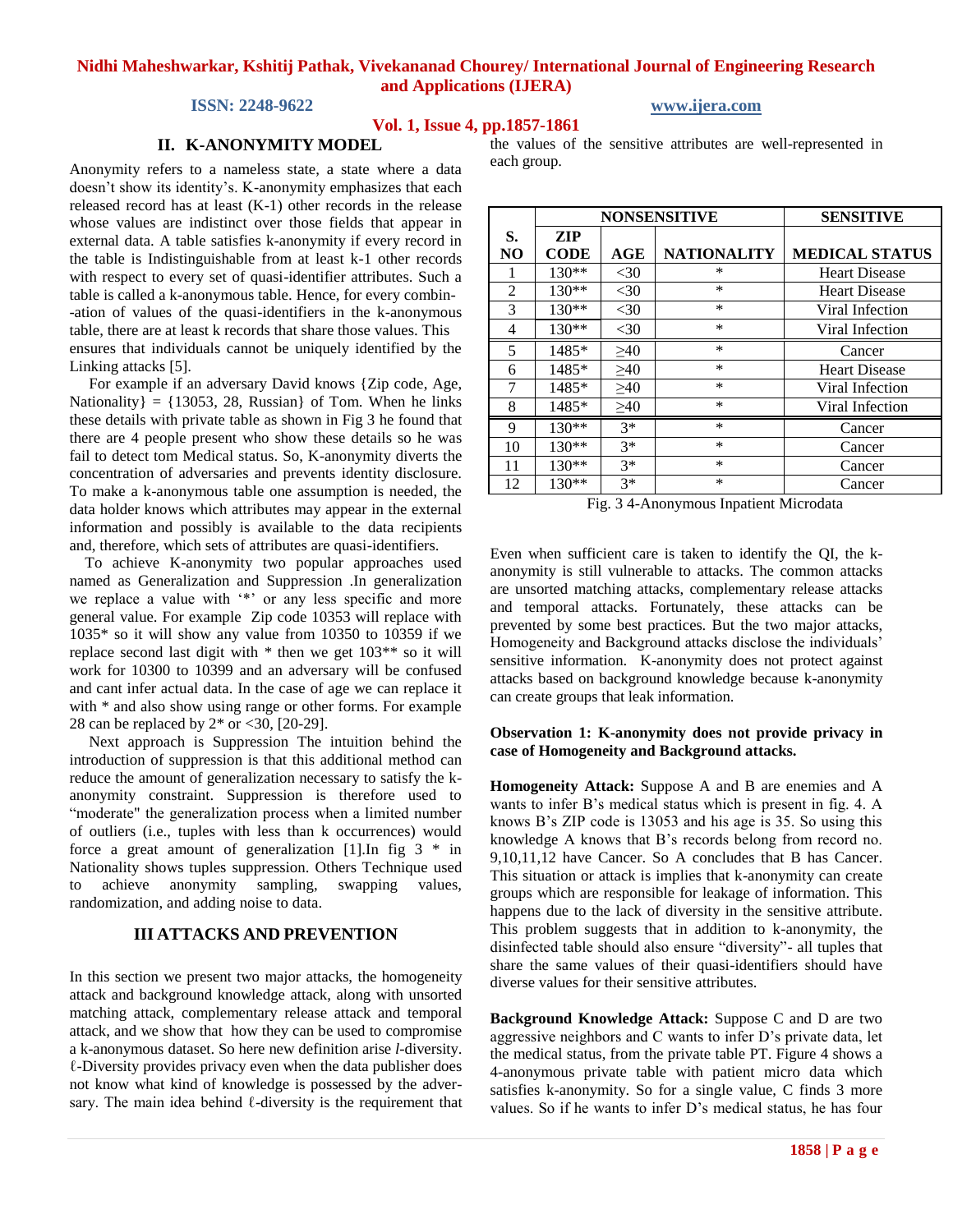## **ISSN: 2248-9622 www.ijera.com**

**Vol. 1, Issue 4, pp.1857-1861**

options for disease. This is k-anonymity principle. But C knows some general details about D as his ZIP code is 14853 and age above 50. So using these values as quasi-identifiers, C concludes that D"s record is present in records 5,6,7,8. But here C has three options of disease, Cancer, Heart Disease and Viral infection. Here C uses his background knowledge and concludes that D has Heart Disease because D has low blood pressure and he avoids fatty meals.

 So, we can say that k-anonymity does not protect against attacks based on background knowledge. We have demonstrated (using the homogeneity and background knowledge attacks) that a k-anonymous table may disclose sensitive information. Since both of these attacks are plausible in real life, we need a stronger definition of privacy that takes into account diversity and background knowledge. The kanonymity may suffer with this aspect also.

#### **A** *l* **–Diversity**

The protection k-anonymity provides is simple and easy to understand. If a table satisfies k-anonymity for some value k, then anyone who knows only the quasi-identifier values of one individual cannot identify the record corresponding to that individual with confidence greater than 1/k. While kanonymity protects against identity disclosure, it does not provide sufficient protection against attribute where identity disclosure means as individual is linked to a particular record in the published data and attribute disclosure means sensitive attribute information of an individual is disclosed. To address these limitations of K-anonymity, Machanavajjhalaetal. [2, 15] introduced *l*-diversity as a stronger notion of privacy.

*Definition 1 the l-diversity Principle: An equivalence class is said to have l-diversity if there are at least l-"wellrepresented" values for the sensitive attribute. A table is said to have l-diversity if every equivalence class of the table has ldiversity.*

Fig. 4 shows 3-diverse inpatient microdata table it shows that if an adversary want any sensitive information and even he have quasi attributes value he can't access the accurate value because there are 3 more values which pretends same and this diverse factor known as diversity.

**Limitations of** *l***-diversity** while the l*-*diversity principle represents an important step beyond *k*-anonymity in protecting against attribute disclosure; it has several shortcomings that we now discuss.

### **Observation 2:** *l***-diversity may be difficult and unnecessary to achieve.**

Suppose that the original data has only one sensitive attribute: the test result for a particular virus. It takes two values: positive and negative. Further suppose that there are 10000 records, with 99% of them being negative, and only 1% being positive.

|             | <b>SENSITIVE</b> |                     |                      |
|-------------|------------------|---------------------|----------------------|
| <b>ZIP</b>  |                  |                     | <b>MEDICAL</b>       |
| <b>CODE</b> | AGE              | <b>NATIONALITY</b>  | <b>STATUS</b>        |
| 1305*       | $\leq 40$        | $\ast$              | <b>Heart Disease</b> |
| 1305*       | $\leq 40$        | $\ast$              | Viral Infection      |
| 1305*       | $\leq 40$        | *                   | Cancer               |
| 1305*       | $\leq 40$        | $\ast$              | Cancer               |
| 1485*       | >40              | *                   | Cancer               |
| $1485*$     | >40              | $\ast$              | <b>Heart Disease</b> |
| 1485*       | >40              | $\ast$              | Viral Infection      |
| 1485*       | >40              | $\ast$              | Viral Infection      |
| 1306*       | $\leq 40$        | $\ast$              | <b>Heart Disease</b> |
| 1306*       | $\leq 40$        | $\ast$              | Viral Infection      |
| 1306*       | $\leq 40$        | *                   | Cancer               |
| 1306*       | $\leq 40$        | $\ast$              | Cancer               |
|             |                  | <b>NONSENSITIVE</b> |                      |

Fig. 4 3-Diverse Inpatient Microdata

Then the two values have very different degrees of sensitivity. One would not mind being known to be tested negative, because then one is the same as 99% of the population, but one would not want to be known/considered to be tested positive. In this case, 2-diversity is unnecessary for an equivalence class that contains only records that are negative. In order to have a distinct 2-diverse table, there can be at most  $10000\times1\% = 100$  equivalence classes and the information loss would be large. Also observe that because the entropy of the sensitive attribute in the overall table is very small, if one uses entropy *l-*diversity, *l* must be set to a small value.

**Observation 3:** *l-***diversity is insufficient to prevent attribute disclosure.**

**Skewness Attack:** When the overall distribution is skewed, satisfying *l-*diversity does not prevent attribute disclosure. Now consider an equivalence class that has 49 positive Records and only 1 negative record. It would be distinct 2- Diverse and has higher entropy than the overall table (and thus Satisfies any Entropy *l*-diversity that one can impose),Even though anyone in the equivalence class would be considered 98% positive, rather than 1% percent. In fact, this Equivalence class has exactly the same diversity as a class That has 1 positive and 49 negative records, even though the Two classes present very different levels of privacy risks.

**Similarity Attack**: When the sensitive attribute values in an equivalence class are distinct but semantically similar, an adversary can learn important information.[8]

**Positive and Negative Disclosure:** the homogeneity attack where A determined that B has Cancer is an example of Positive Disclosure, whereas when an adversary eliminates some possibilities of sensitive tuples is known as Negative Disclosure. This negative disclosure uses background knowledge attack.

 *l*-diversity also fails in the case of multiple sensitive attributes. In short, distributions that have the same level of diversity may provide very different levels of privacy, because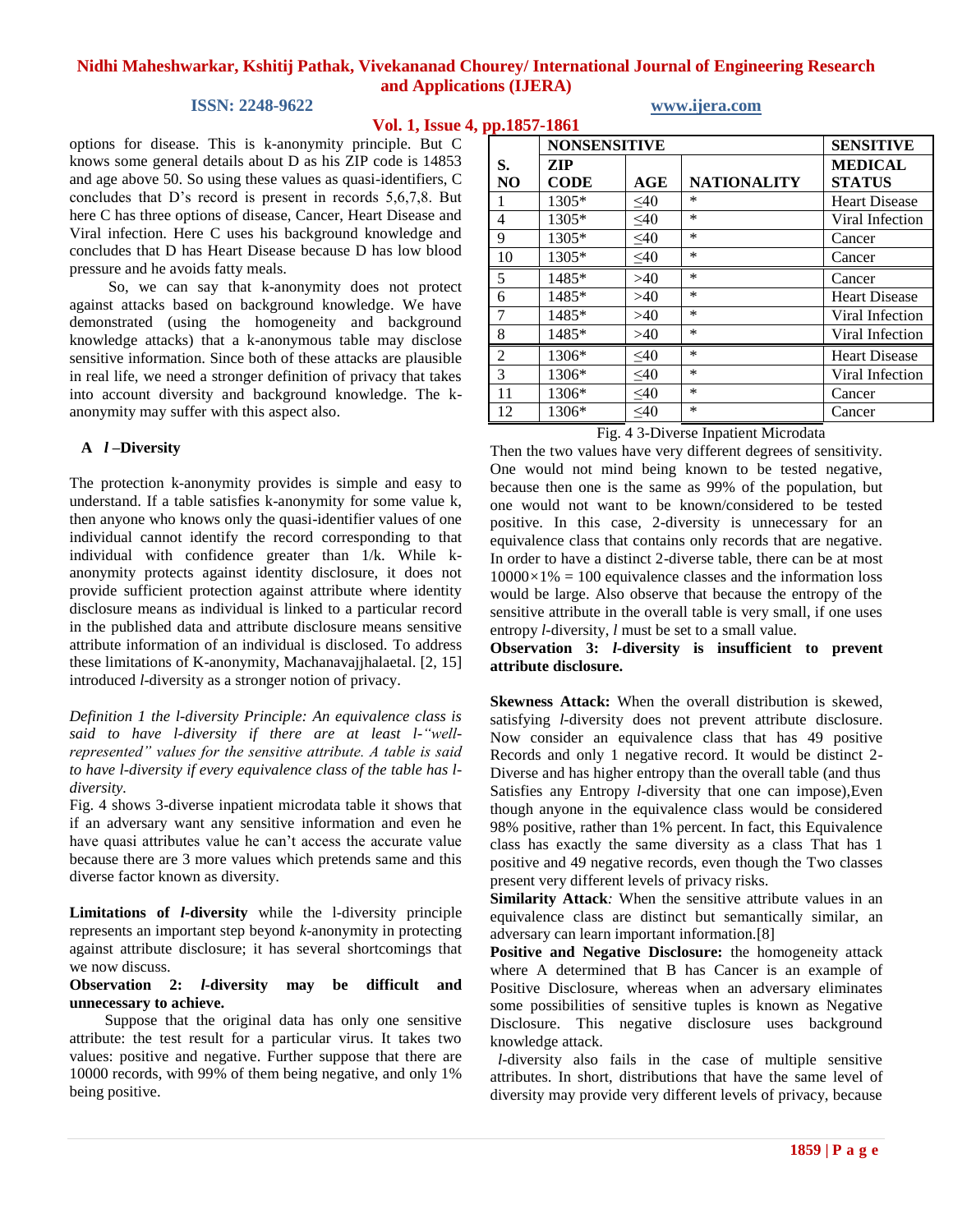### **ISSN: 2248-9622 www.ijera.com**

#### **Vol. 1, Issue 4, pp.1857-1861**

there are semantic relationships among the attribute values, because different values have very different levels of sensitivity, and because privacy is also affected by the relationship with the overall distribution. *l*-diversity does not consider semantic meanings of sensitive values. *l*-diversity cannot provide privacy for the multiple sensitive attributes.

#### *b) t-Closeness*

t-closeness formalizes the idea of global background knowledge by requiring that the distribution of a sensitive attribute in any equivalence class is close to the distribution of the attribute in the overall table (i.e., the distance between the two distributions should be no more than a threshold t). This effectively limits the amount of individual-specific information an observer can learn.

Intuitively, privacy is measured by the information gain of an observer. Before seeing the released table, the observer has some prior belief about the sensitive attribute value of an individual. After seeing the released table, the observer has a posterior belief. Information gain can be represented as the difference between the posterior belief and the prior belief. The novelty of our approach is that we separate the information gain into two parts: that about the whole population in the released data and that about specific individuals. To motivate our approach, let us perform the following thought experiment: First an observer has some prior belief *B*0 about an individual's sensitive attribute. Then, in a hypothetical step, the observer is given a completely generalized version of the data table where all attributes in a quasi-identifier are removed (or, equivalently, generalized to the most general values). The observer"s belief is influenced by **Q**, the distribution of the sensitive attribute value in the whole table, and changes to *B*1. Finally, the observer is given the released table. By knowing the quasi-identifier values of the individual, the observer is able to identify the equivalence class that the individual"s record is in, and learns the distribution **P** of sensitive attribute values in this class. The observer"s belief changes to *B*2. The *l*-diversity requirement is motivated by limiting the difference between *B*0 and *B*2 (although it does so only indirectly, by requiring that **P** has a level of diversity). We choose to limit the difference between *B*1 and *B*2. In other words, we assume that **Q**, the distribution of the sensitive attribute in the overall population in the table, is public information. We do not limit the observer's information gain about the population as a whole, but limit the extent to which the observer can learn additional information about specific individuals. To justify our assumption that **Q**  should be treated as public information, we observe that with generalizations, the most one can do is to generalize all quasiidentifier attributes to the most general value. Thus as long as a version of the data is to be released, a distribution **Q** will be released.1 We also argue that if one wants to release the table at all, one intends to release the distribution **Q** and this

#### distribution is what makes data in this table useful. In other words, one wants **Q** to be public information.

A large change from *B*0 to *B*1 means that the data table contains a lot of new information, e.g., the new data table corrects some widely held belief that was wrong. In some sense, the larger the difference between *B*0 and *B*1 is, the more valuable the data is. Since the knowledge gain between *B*0 and *B*1 is about the whole population, we do not limit this gain. We limit the gain from *B*1 to *B*2 by limiting the distance Between **P** and **Q**. intuitively, if  $P = Q$ , then *B*1 and *B*2 should be the same. If **P** and **Q** are close, then *B*1 and *B*2 should be close as well, even if *B*0 may be very different from both *B*1 and *B*2.[8]

**Definition 2 The t-closeness Principle:** *An equivalence class is said to have t-closeness if the distance between the distribution of a sensitive attribute in this class and the distribution of the attribute in the whole table is no more than a threshold t. A table is said to have t-closeness if all equivalence classes have t-closeness.*

There are some more attacks on k-anonymity which can be controlled in some extend.

**Unsorted Matching Attacks:** This attack is based on the order in which tuples appear in the released table. If an adversary checks that quasi-attribute for a individual is present in any released table he can match this value with private table and fulfills his goal.. The solution of this attack is to randomly sort/substitute the values the tuples had before releasing for this sorting can be done in the basis of any attribute.

**Complementary Release Attack:** This is also known as linking attack. We already discussed this topic in the section 1 of this paper. Different releases can be linked together to compromise k-anonymity. For solution of this attack, other data holders may release some data that can be used in this kind of attack. Generally this kind of attack is hard to prevent completely.

**Temporal Attack:** Adding or removing tuples may comprom- -ise k-anonymity protection. Solution of this attack is to subse- -quent releases must use the already released table.

**Insufficient Knowledge:** The data publisher is unlikely to know the full distribution f of sensitive and on sensitive attributes over the general population from which T is a sample.

**The Adversary's Knowledge is Unknown:** It is also unlikely that the adversary has knowledge of the complete joint distribution between the non-sensitive and sensitive attributes. However, the data publisher does not know how much the adversary knows.